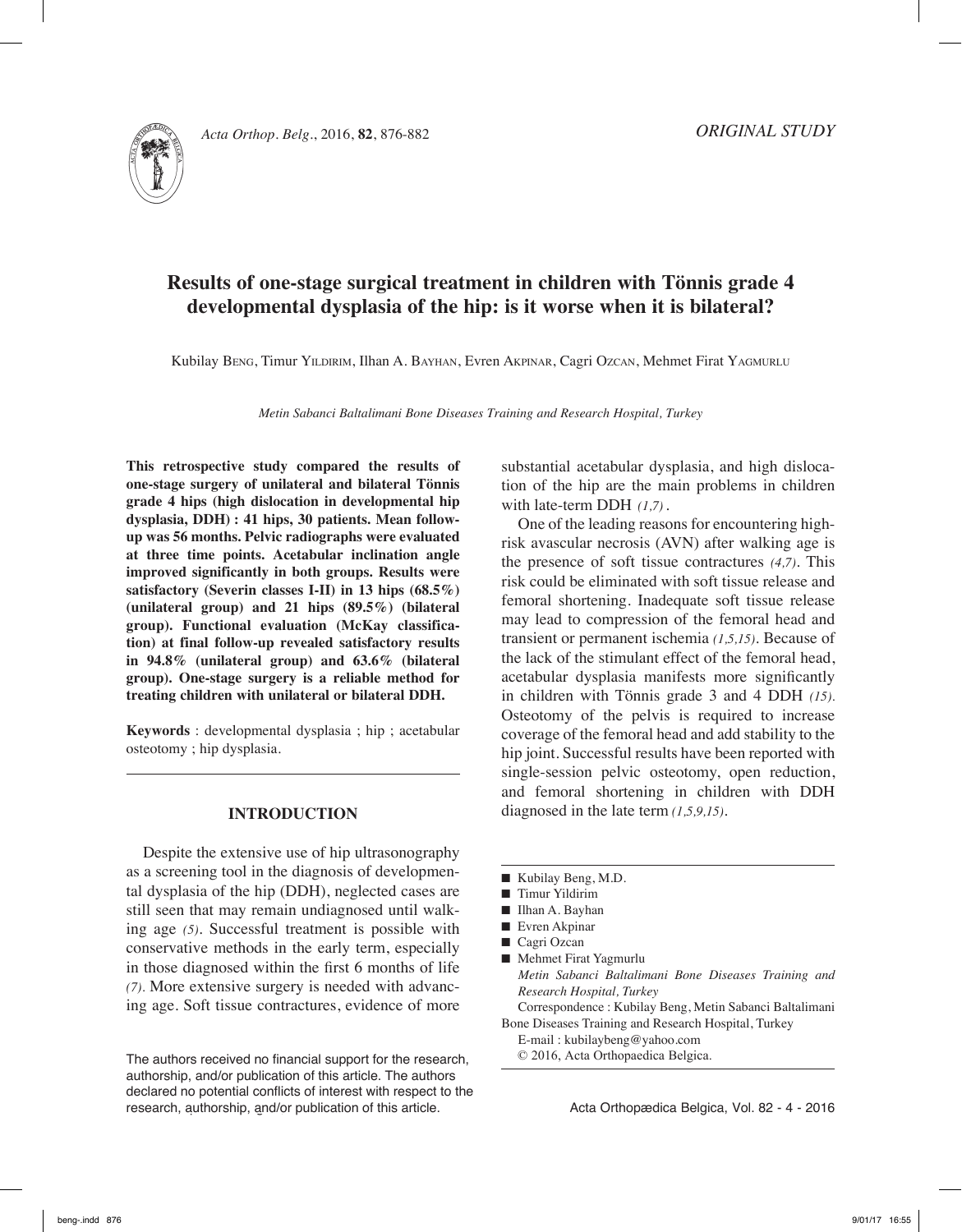Bilateral dislocation is another problem encountered in late-term DDH patients. Surgical outcomes are worse in children with bilateral DDH than in those with unilateral DDH*(2,14)*. As far as we know, there is no study in the current literature that reported the results of treating only Tönnis type 4 DDH and compared the results between unilateral and bilateral DDH patients in a similar age group.

In the current study, we tried to answer the question of whether bilateral DDH makes one-stage treatment more difficult in patients with unilateral or bilateral Tönnis grade 4 disease high dislocation of the hip(s).

# **Patients and methods**

The institutional review board of our institution approved the study protocol. Between 2000 and 2012, 30 patients who have Tönnis grade 4 DDH (25 girls, 5 boys) had been treated with one-stage open reduction, lateral acetabular osteotomy, and femoral shortening. 41 hips of this 30 patients were reviewed retrospectively. Age, sex, site of involvement, additional co-morbidities, surgical information, and complications were collected by a chart review. Patients were divided into two groups according to the disease location (bilateral versus unilateral DDH). Children with neuromuscular and chromosomal disorders and those who had undergone closed reduction and surgery previously were excluded.

Preoperative, early postoperative, and final follow-up anteroposterior pelvic radiographs of the patients were assessed. The acetabular inclination (AI) angle was measured on all of the radiographs. The mean percentage of improvement was calculated for each group (preoperative AI − final AI/preoperative AI). At the final follow-up, the center-edge angle (CEA) was measured, and the hips were classified according to the Severin classification system *(8)*. A single orthopedic surgeon (KB) performed all of the angle measurements. The presence of AVN was determined based on the Kalamchi and McEwan classification *(4)*. The patients were further clinically evaluated at the final follow-up by a single surgeon (KB) and were categorized in accordance with McKay's criteria *(6).*

# **Surgical technique**

Traction was not applied to any patient before surgery. All patients underwent open reduction, femoral shortening, and lateral acetabular osteotomy *(3,11,12,13)*. The bikini approach was preferred for the incision. Open reduction and capsulorrhaphy were performed distal to the bikini incision and lateral acetabular osteotomy through a proximal point. As pelvic osteotomy was performed prior to femoral shortening, the shortening amount could be optimally determined. Femoral shortening was done





*Fig.*  $2 - (A)$  Anteroposterior radiograph of the pelvis of a 76-month-old girl with bilateral, Tönnis grade 4 developmental hip dysplasia. **(B)** The right hip was operated on at 76 months of age and the left hip at 82 months of age and both hips were operated with one-stage surgery. Follow-up radiograph of the patient at the 55th postoperative month.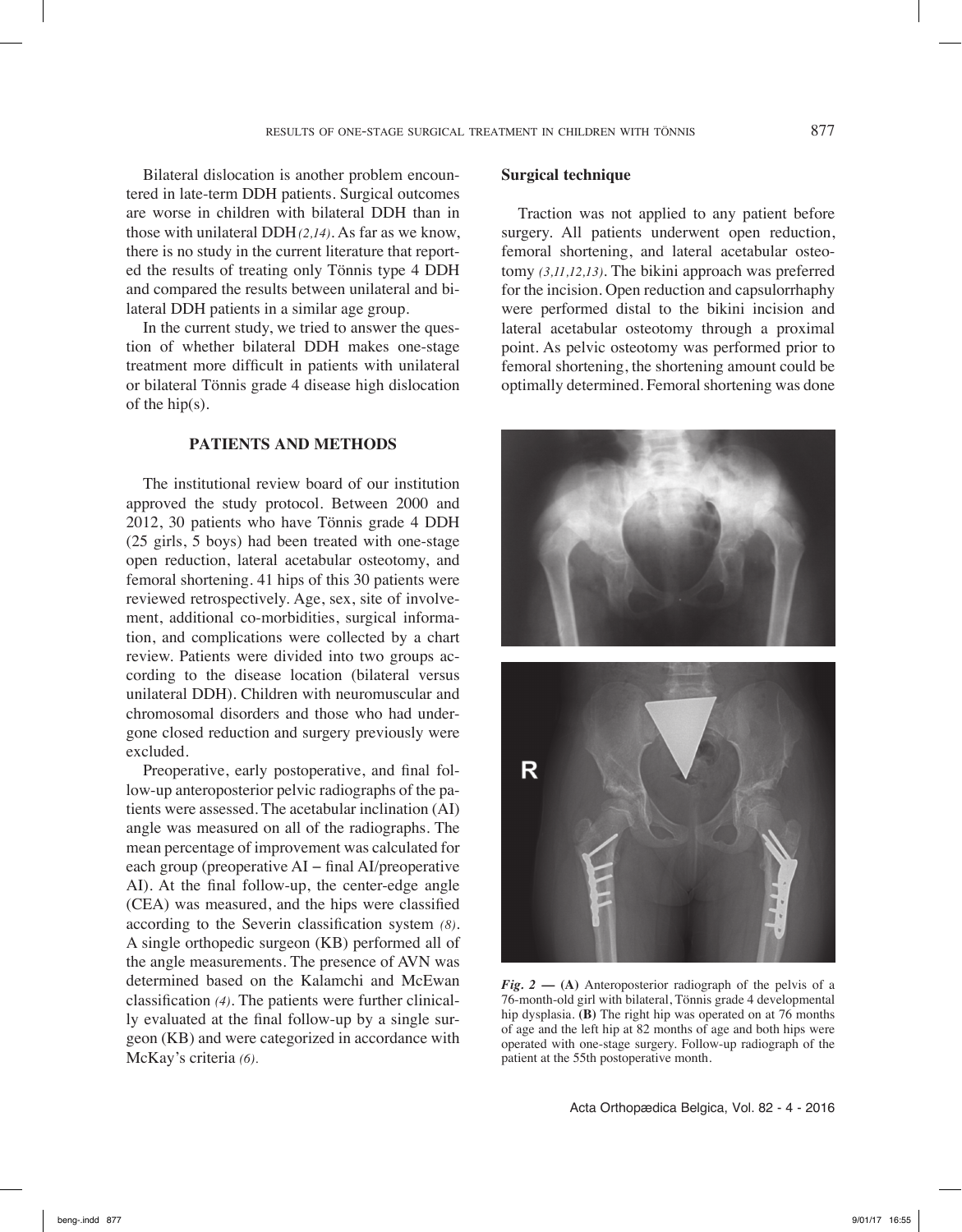| Characteristic           |      | Unilateral      |                                                                               | <b>Bilateral</b> |               |       |
|--------------------------|------|-----------------|-------------------------------------------------------------------------------|------------------|---------------|-------|
|                          |      |                 | Mean $\pm$ s.d /n- %   Med. (Min-Max)   Mean $\pm$ s.d /n- %   Med. (Min-Max) |                  |               |       |
| Age (month)              |      | $61.3 \pm 27.1$ | 62 (25 - 132)                                                                 | $63.2 \pm 21.5$  | 65 (33 - 106) | 0.797 |
| Gender                   | Girl | 14 (73.7%)      |                                                                               | 11 $(100\%)$     |               |       |
|                          | Boy  | $5(26.3\%)$     |                                                                               | $0(0\%)$         |               |       |
| $ F/U \text{ (months)} $ |      | $61.2 \pm 32.3$ | $\vert 62 \, (24 - 108) \vert$                                                | $51.6 \pm 20.7$  | $54(24-95)$   | 0.257 |

Table I. — Patient characteristics

Independent sample t test / Chi-square test.

s.d: Standart deviation, Med.: Median, Min: Minimum, Max: Maximum, F/U: follow-up

via a separate lateral incision. The first osteotomy was performed in the subtrochanteric region. The hip was placed in the acetabulum, and shortening was finalized by osteotomy of the overriding shaft length. Fixation at the osteotomy site was performed using 3.5-mm 4-5 perforated plates (Fig. 2a and b).

#### **Postoperative care**

A hip spica cast was applied at 20-60° of flexion, 30-60° of abduction, and 15° of internal rotation for 6 weeks postoperatively. Following removal of the cast at the sixth week, a Denis Browne abduction brace was applied. This brace was removed 4 weeks later.

#### **Statistical analysis**

The means, standard deviations, medians, and minimum and maximum values were used in descriptive statistics of the data. Data distribution was checked with the Kolmogorov-Smirnov test. Quantitative data were analyzed with the independent samples t-test. The repeated measures were analyzed with the paired samples t-test and qualitative data with the  $\chi^2$  test. Statistical analyses were done using the SPSS version 20.0 software (SPSS, Chicago, IL, USA).

## **Results**

#### **Demographics**

Altogether, 19 patients had unilateral hip involvement (11 right, 8 left), and 11 had bilateral hip involvement. The mean follow-up period was

Acta Orthopædica Belgica, Vol. 82 - 4 - 2016

56 months (range 24-108 months). No statistically significant difference was found between the ages and follow-up period parameters of the groups in the demographics analysis (*P*>0.05). The unilateral hip group consisted of 14 girls and 5 boys. The bilateral hip group consisted of 11 girls and no boys (Table I).

### **Radiology**

The mean acetabular inclination (AI) angle in the unilateral hip group was  $44.9^{\circ} \pm 7.7^{\circ}$  preoperatively and  $19.4^{\circ} \pm 5.2^{\circ}$  on the early postoperative radiographs. The mean AI angle in the bilateral hip group was  $40.3^{\circ} \pm 8.2^{\circ}$  preoperatively and  $17.0^{\circ} \pm 4.9^{\circ}$  on the early postoperative radiographs. Compared with the preoperative values, the early postoperative and final follow-up AI angles improved significantly in both groups (p<0.05). Although the mean AI angle of the unilateral hip group at the final follow-up was significantly higher than that of the bilateral group (p<0.05), the mean percentage of AI improvement was higher in the unilateral group (Fig. 1, Table II).

The mean CEA was measured as  $27.0^{\circ} \pm 10.6^{\circ}$  in the unilateral group and  $29.0^{\circ} \pm 7.6^{\circ}$  in the bilateral group. Satisfactory results (Severin classes Ia, Ib, II) were achieved in 13 hips (68.5%) in the unilateral group and in 21 hips (89.5%) in the bilateral group. The number of patients with Severin class III (fair) results in the unilateral group was significantly higher than in the bilateral hip group: 6 (31.5%) vs. 1 (4.5%) hip (*P*=0,004). No poor results (Severin classes IV-VI) were noted in either group.

AVN was observed in 8 of 19 (42.1%) hips in the unilateral group and in 15 of 22  $(68.1\%)$  hips in the bilateral group. There was no statistically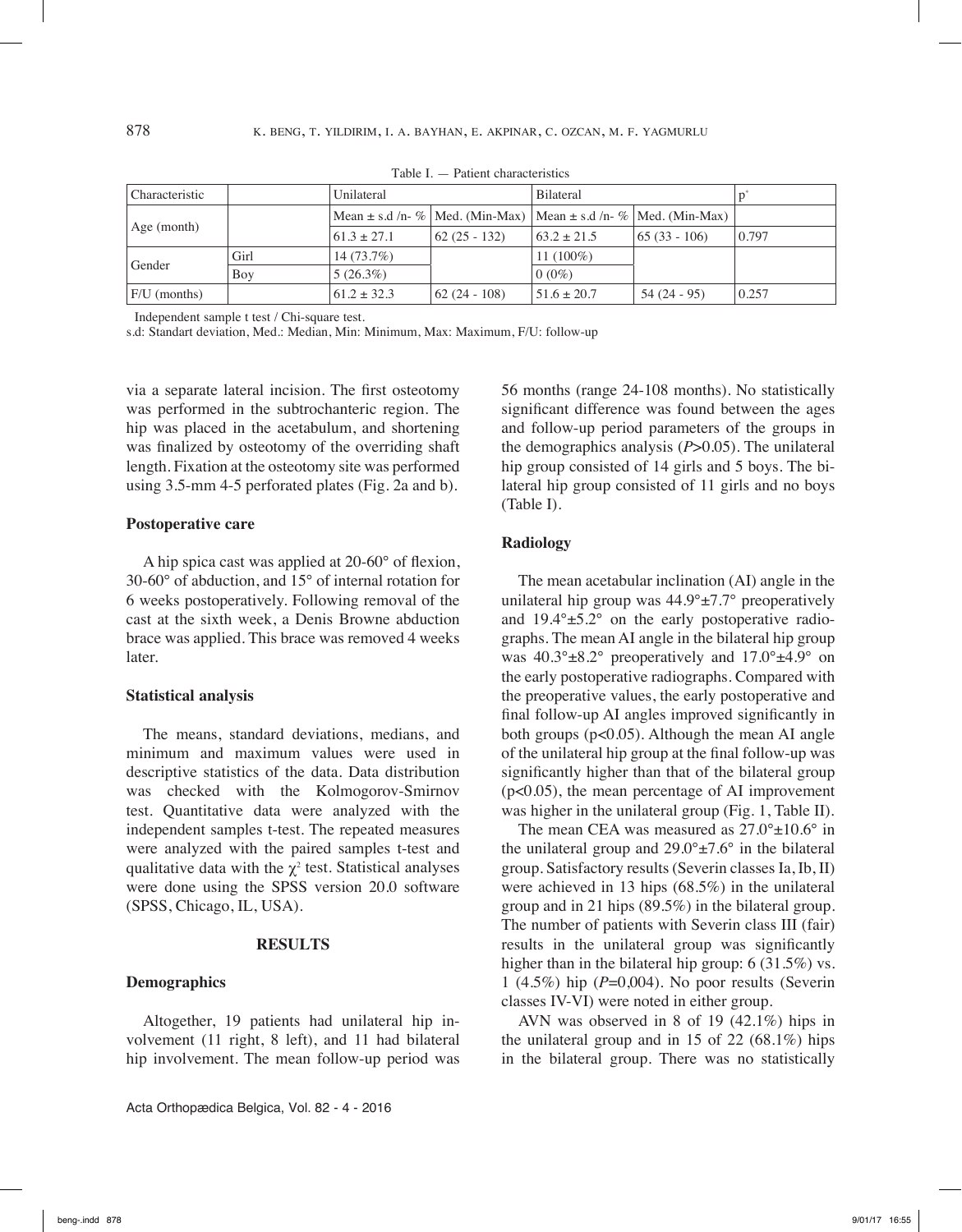|                                       | Unilateral hip group $(°)$ |                | Bilateral hip group $(°)$ |                |       |
|---------------------------------------|----------------------------|----------------|---------------------------|----------------|-------|
|                                       | $Mean.+s.d$                | Med. (Min-Max) | $Mean.+s.d$               | Med. (Min-Max) |       |
| Preop AI                              | $44.9 \pm 7.7$             | $43(31-60)$    | $40.3 \pm 8.2$            | $40(31-60)$    |       |
| <b>Early Postop AI</b>                | $19.4 \pm 5.2$             | $20(10-27)$    | $17 \pm 4.9$              | $17(9-29)$     |       |
| Last Follow up AI                     | $17.5 \pm 5.2$             | $19(7-26)$     | $14 \pm 4.8$              | $15(4-23)$     | 0.034 |
| Mean Percentage of<br>AI Improvements | $61.0 \pm 6.8$             | $60(45-71)$    | $56.0 \pm 7.6$            | $57(45-71)$    | 0.045 |

Table II. — Acetabular inclination measurements

Independent sample t test/ paired sample t test

AI: acetabular inclination angle, s.d: standart deviation, Med.: Median, Min: Minimum, Max: Maximum



*Fig. 2* **—** Acetabular inclination (AI) distribution.

significant difference in AVN rates between the two groups (*P*=0.115) (Table III).

#### **Clinical outcomes**

According to the McKay classification, functional evaluation at the final follow-up revealed satisfactory results (class I-II) in 18 of 19 (94.8%) hips in the unilateral group and 14 of 22 (63.6%) hips in the bilateral group. There were significantly more patients with McKay class III-IV results in the bilateral group than in the unilateral group  $(P=0.016)$ .

No early postoperative redislocation or triradiate cartilage closure was observed in any patient. In one case, one of the grafts of the acetabular osteotomy site was found to be dislocated on early postoperative radiographs. Although a second graft was fixing the osteotomy site, revision surgery was done.

#### **Discussion**

The objective in the treatment of DDH is to achieve a painless, stable hip with no gait pathology or limitation. The hip should be reduced concentrically to achieve this objective. Bilateral dislocation makes the disorder more challenging among late-term DDH patients. In this study, we evaluated the results of one-stage treatment for high dislocation with DDH in patients with unilateral versus bilateral hip dislocation. We tried to answer the question of whether patients with bilateral dislocation had worse outcomes.

The Severin classification is the most widely used index for evaluating radiology results in patients with DDH. Vallamshetta et al. reported satisfactory results in all of their unilateral and bilateral DDH patients treated with lateral acetabular osteotomy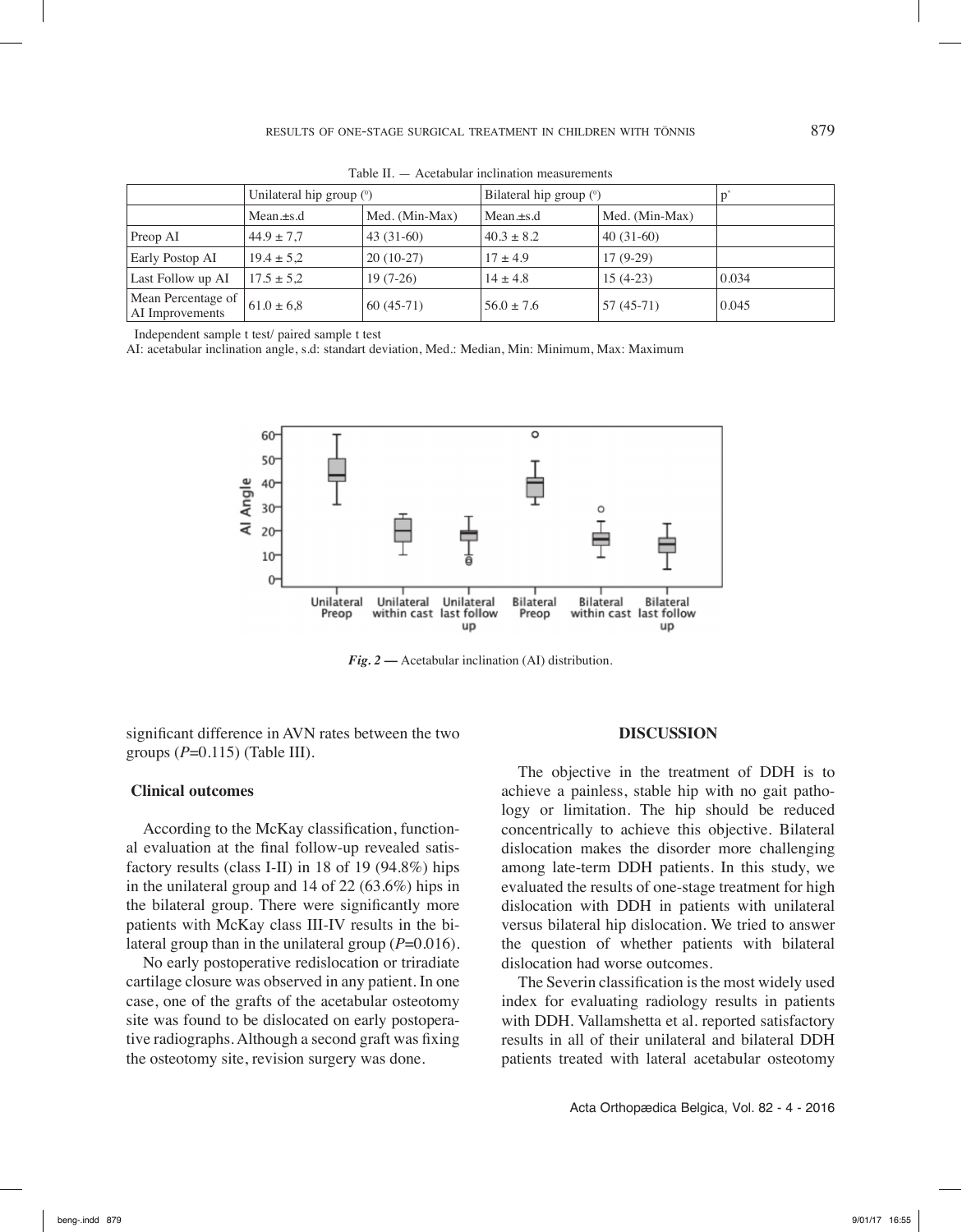as a means to accomplish pelvic osteotomy *(13)*. Wang et al. did not observe a significant difference between unilateral and bilateral hip patients and reported a high rate of satisfactory results *(14)*. In our study, there were significantly more Severin class 3 (fair) patients (six patients, 31.5%) in the unilateral hip group than in the bilateral hip group. Upon examination of these six patients, we detected severe dysplasia (AI angle 60°) in three cases and inadequate correction of the AI angle in three cases. No poor results were observed in either group.

Green and Drennan reported a higher incidence of AVN in unilateral hip patients *(2).* Subasi et al. found AVN in 12 of 22 (54.5%) hips in patients with bilateral DDH and 18 of 29 (62%) hips in patients with unilateral DDH *(10)*. In a study by Wang et al., 38% of AVN was observed in patients with unilateral DDH, and 55% of AVN was observed in patients with bilateral DDH *(14)*. Likewise, we noticed a higher incidence of AVN in the bilateral group, but found no statistically significant difference between the two groups. As noted in the abovementioned studies, different results are found when assessing unilateral and bilateral cases.

Despite the higher rate of AVN occurrence in the bilateral hip group, Wang et al. suggested that the Tönnis grade, age at the time of surgery and long follow-up were the main risk factors according to their multiple logistic regression analysis *(14).*

Although several scoring methods for evaluating clinical outcomes are available in the literature, the one most widely used is the McKay scoring system *(1,7,9,10)*. McKay scores are evaluated according to age in the literature. Based on this scoring system, Karakaş et al. reported satisfactory results in 72.3% of the patients aged 4-7 years and in 57.9% of patients aged 8-17 years *(5).* Yağmurlu et al. had satisfactory results in 77.8% of patients <8 years of age and in 33.3% of patients >8 years of age *(15)*. In the study by Wang et al., McKay scores were compared between unilateral and bilateral hip patients. Satisfactory scores were achieved in 71% of the patients with unilateral DDH and in 46% of the patients with bilateral DDH *(14)*. We had satisfactory results in 94.8% of the patients in the unilateral group and 63.6% of the patients in the bilateral group. Similar to our study, fair and poor

|                            |                   | Unilateral           |       |                | Bilateral            |         |                | $p^*$ |
|----------------------------|-------------------|----------------------|-------|----------------|----------------------|---------|----------------|-------|
|                            |                   | Mean $\pm$ s.d / n-% |       | Med. (Min-Max) | Mean $\pm$ s.d / n-% |         | Med. (Min-Max) |       |
| <b>CEA</b>                 |                   | $27.0 \pm 10.6$      |       | $25(12-56)$    | $29.0 \pm 7.6$       |         | $28(13-43)$    | 0,480 |
| MacKay Score               | Excellent         | 9                    | 47,4% |                | 7                    | 31,8%   |                | 0,016 |
|                            | Good              | 9                    | 47,4% |                |                      | 31,8%   |                |       |
|                            | Fair              | 1                    | 5,2%  |                | 7                    | 31,8%   |                |       |
|                            | Poor              | $\overline{0}$       | $0\%$ |                | 1                    | 4,5%    |                |       |
| Severin<br>Classification  | IA                | 8                    | 42,2% |                | 10                   | 45,4%   |                | 0,004 |
|                            | <b>IB</b>         | 3                    | 15,8% |                | 4                    | 18,2%   |                |       |
|                            | $\mathbf{I}$      | 2                    | 10,5% |                |                      | 31,9%   |                |       |
|                            | III               | 6                    | 31,5% |                |                      | $4.5\%$ |                |       |
|                            | IV, V, VI         | $\overline{0}$       | $0\%$ |                | $\Omega$             | $0\%$   |                |       |
| Kalamchi<br>Classification | <b>AVN</b> Absent | 11                   | 57,9% |                | 7                    | 31,8%   |                | 0,115 |
|                            |                   | 3                    | 15,8% |                | $\overline{5}$       | 22,7%   |                |       |
|                            | $\mathbf{I}$      | 4                    | 21,1% |                | 5                    | 22,7%   |                |       |
|                            | Ш                 | 1                    | 5,3%  |                | 4                    | 18,2%   |                |       |
|                            | IV                | $\Omega$             | $0\%$ |                |                      | 4,5%    |                |       |

Table III. — Compare of unilateral and bilateral groups last follow up

Indipendent sample t test / Chi square test

s.d : Standart deviation, Med. : Median, Min : Minimum, Max : Maximum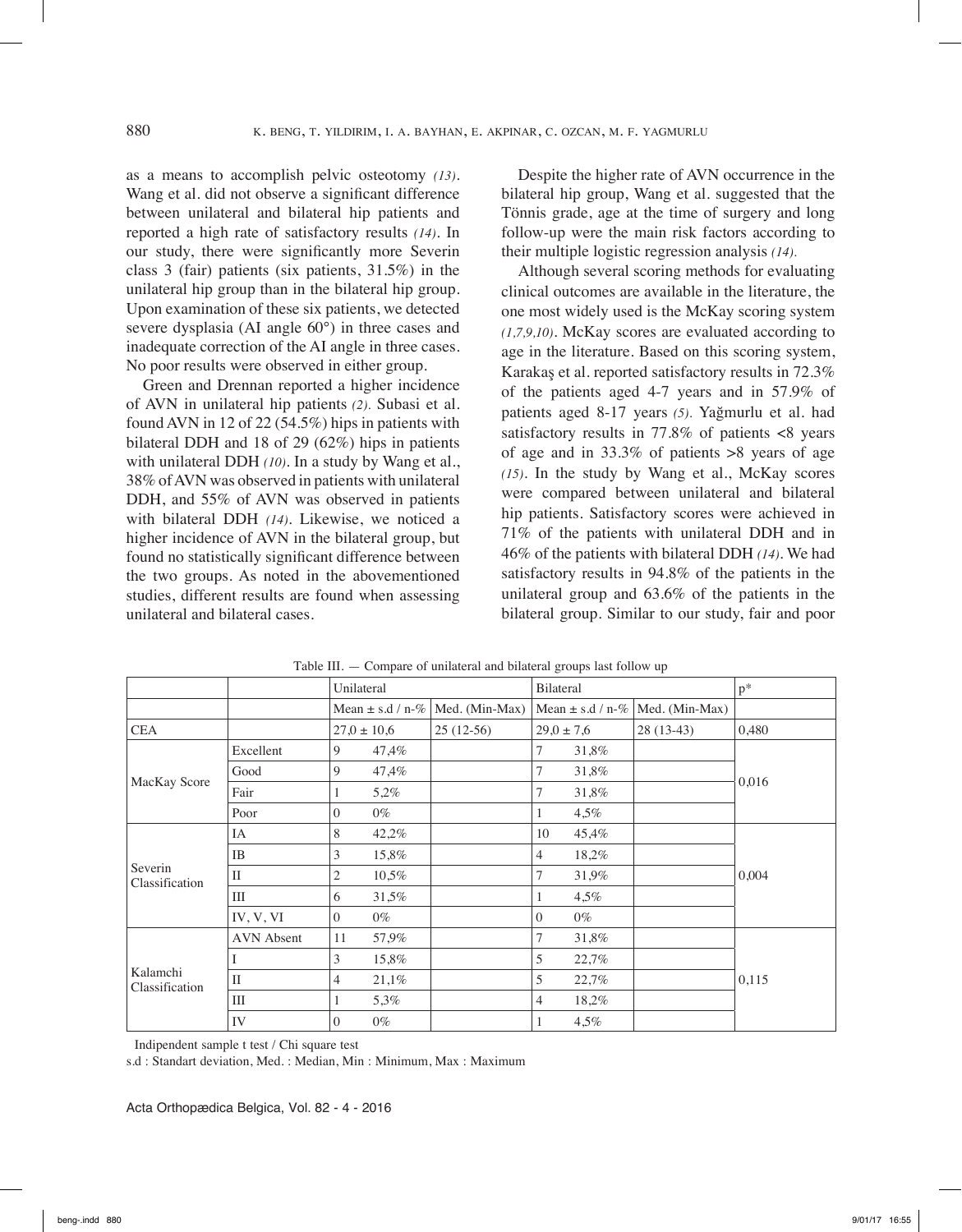results were found significantly more often in the bilateral group, in accordance with the literature.

Clinical and radiologic results showed some inconsistency when evaluated together. We found that this situation is due to the fact that there are more Severin class 3 cases in the unilateral group. Clinical examination of these cases revealed no Trendelenburg sign, and the patients had McKay clinical scores of 1-2. When Severin type 3 hips (defined as acetabular dysplasia without femoral head subluxation) *(8)* are taken into account, the absence of the Trendelenburg sign in the unilateral group is not unexpected. In the study where Kalamchi and McEwen described their classification, they showed a correlation between functional results and AVN. They mentioned that when the AVN grade and severity increased, the functional scores got worse because of osteoarthritis. Although we could not find a statistical significance, the AVN rate was higher in the bilateral hip group, which also included more type III and IV AVN cases *(4)*. This was similar to the results of the Kalamchi and McEwen study, which showed worse McKay scores in the bilateral hip group. Wang et al mentioned that having bilateral DDH is not a risk factor for AVN, but they found that the McKay scores worsened with age progression and having bilateral DDH. We found that low McKay scores in the bilateral group, with statistical significance, are similar to those in the literature.

Although the selection of a small group of patients with Tönnis grade 4 hip may be considered a limitation of this study, our study is different from previous studies because it investigated the efficacy of an uniform treatment method in patients with Tönnis grade 4 hip involvement *(1,2,5,7,9,10,14).*

## **Conclusion**

It is well known that the treatment outcomes of DDH worsen with age progression. In our study we tried to evaluate the one-stage treatment outcomes of late-diagnosed, high dislocated hips between patients with unilateral versus bilateral DDH. Our results showed the worst radiologic scores in the unilateral hip dislocation group and similar AVN rates in the two groups. We believe that having bilateral hip dislocation does not affect the outcome of one-stage surgical treatment of DDH. One-stage treatment is still a reasonable surgical option for the treatment of DDH in hips with high dislocation, regardless of whether it is unilateral or bilateral DDH.

#### **References**

- **1. Galpin RD, Roach JW, Wenger DR, Herring JA, Birch JG.** One-stage treatment of congenital dislocation of the hip in older children, including femoral shortening. *The Journal of bone and joint surgery American volume* 1989, 71(5) : 734-741.
- **2. Greene WB, Drennan JC.** A comparative study of bilateral versus unilateral congenital dislocation of the hip. *Clinical orthopaedics and related research* 1982 (162) : 78-86.
- **3. Gunel U, Daglar B, Tasbas BA, Delialioglu O, Bayrakci K.** Results of Tonnis-type acetabuloplasty in patients with developmental hip dysplasia. *J Orthop Sci* 2012, 17(6) : 705-709.
- **4. Kalamchi A, MacEwen GD.** Avascular necrosis following treatment of congenital dislocation of the hip. *The Journal of bone and joint surgery American volume* 1980, 62(6) : 876-888.
- **5. Karakas ES, Baktir A, Argun M, Turk CY.** One-stage treatment of congenital dislocation of the hip in older children. *J Pediatr Orthop* 1995 ; 15 : 330-336.
- **6. McKay DW.** A comparison of the innominate and the pericapsular osteotomy in the treatment of congenital dislocation of the hip. *Clinical orthopaedics and related research*  1974(98) : 124-132.
- **7. Ryan MG, Johnson LO, Quanbeck DS, Minkowitz B.** One-stage treatment of congenital dislocation of the hip in children three to ten years old. Functional and radiographic results. *The Journal of bone and joint surgery American*  volume 1998, 80(3) : 336-344.
- **8. Severin E.** Congenital dislocation of the hip; development of the joint after closed reduction. *The Journal of bone and joint surgery American volume* 1950, 32-A(3) : 507-518.
- **9. Shih CH, Shih HN.** One-stage combined operation of congenital dislocation of the hips in older children. *Journal of pediatric orthopedics* 1988, 8(5) : 535-539.
- **10. Subasi M, Arslan H, Cebesoy O, Buyukbebeci O, Kapukaya A.** Outcome in unilateral or bilateral DDH treated with one-stage combined procedure. *Clinical orthopaedics and related research* 2008, 466(4) : 830-836.
- **11. Tönnis DBK, Heinecke A.** Lateral Acetabular Osteotomy. *Journal of Pediatric Orthopaedics* Part B 1994(3) : 40-46.
- **12. Tönnis D.** In: Congenital Hip Dislocation. *New York: Thieme-Stratton*; 1982.
- **13. Vallamshetla VR, Mughal E, O'Hara JN.** Congenital dislocation of the hip. A re-appraisal of the upper age limit for treatment. *J Bone Joint Surg Br* 2006, 88(8) : 1076- 1081.